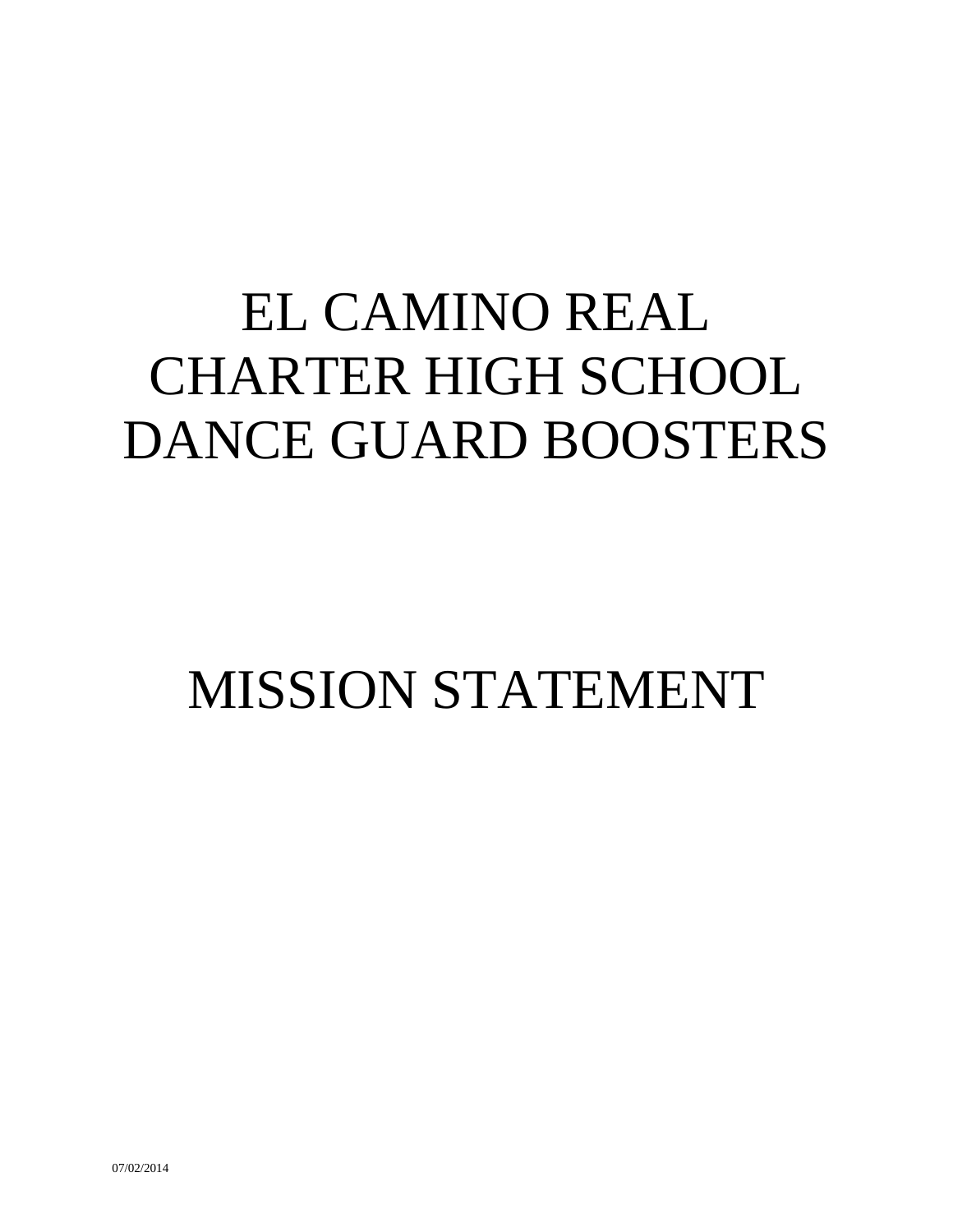#### ARTICLE 1: ORGANIZATION DEFINITION

#### 1.1 NAME

The name of this organization shall be "El Camino Real Charter High School Dance Guard Boosters," hereinafter referred to as ECRCHSDG Boosters.

#### 1.2 MISSION STATEMENT

The goal of the ECRCHSDG Boosters shall be to promote and support the activities of El Camino Real Charter High School Dance Guard. Support is defined as financial assistance through fundraising, and physical assistance through organization, transportation, equipment and planning of events.

#### 1.3 ORGANIZATIONAL STRUCTURE

ECRCHSDG Boosters is an authorized booster organization operating under the umbrella of El Camino Real Charter High School. ECRCHSDG Boosters has been authorized to use El Camino Real Charter High School 501(c)3 Letter of Determination. All finances run through the El Camino Real Charter High School's Business Office.

#### 1.4 MEMBERSHIP

The membership of the ECRCHSDG Boosters shall be composed of, but not limited to, parents and guardians of members of the El Camino Real Charter High School Dance Guard, and school staff or coaches who support the mission of this organization.

#### 1.5 BOARD OF DIRECTORS

The Board of Directors shall consist of the following:

President Vice-President **Secretary** Treasurer Communications Coordinator Uniform Coordinator Transportation Coordinator Fundraising Coordinator Sponsor Advertising Coordinator Hospitality Coordinator Dance Guard Director Dance Guard Coaches

#### 1.6 ORGANIZATION POLICIES

1.6.1 Officers of the Board of Directors shall not serve more than three consecutive years in the same office. If the Nominating Committee is unable to find a candidate and the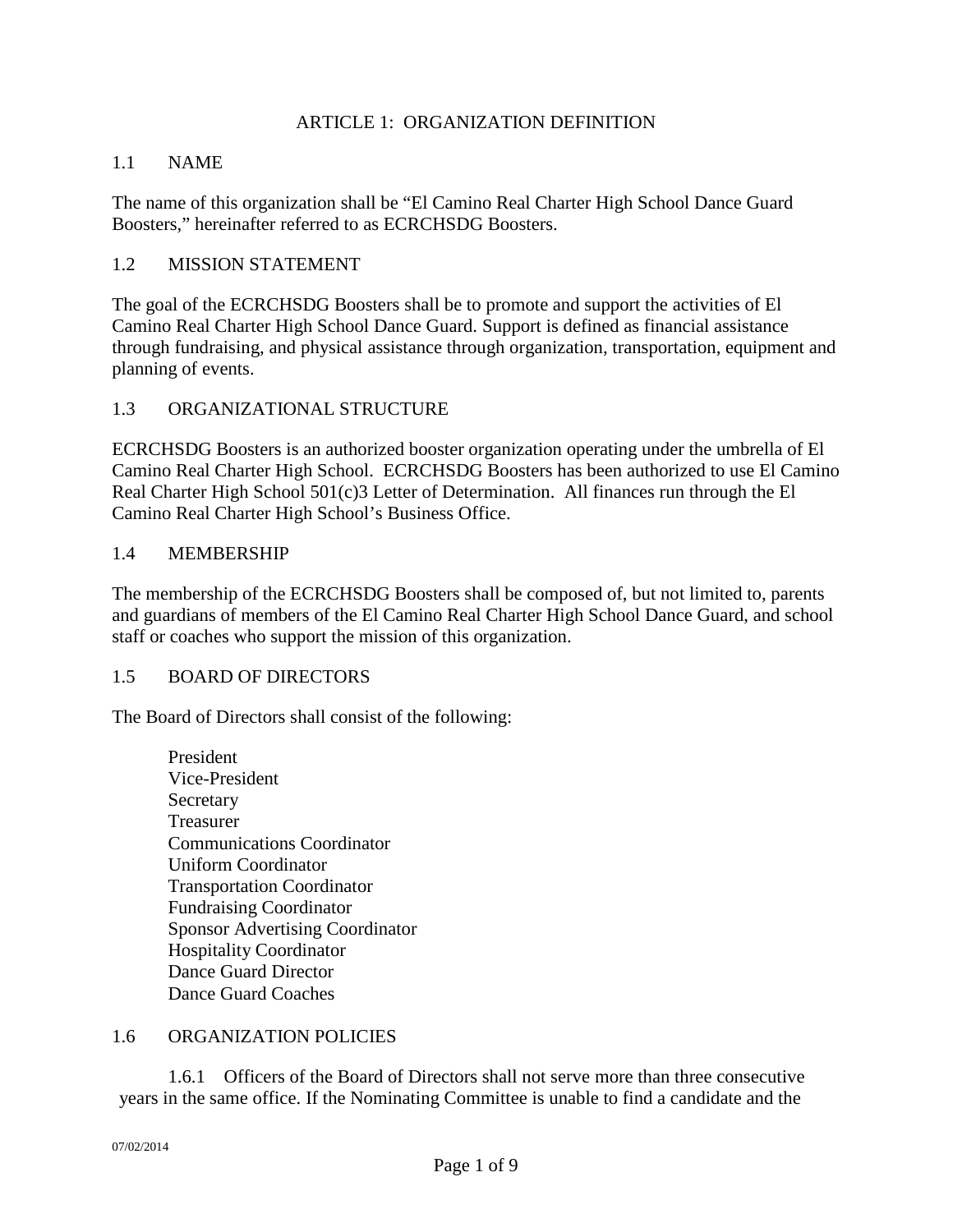position remains unfilled, the current officer can volunteer to remain in the position. Non-Coaching Officers of the Board of Directors may be removed by a majority vote of "No Confidence."

1.6.2 The newly-elected Board of Directors shall assume office on July 1 of the election year.

1.6.3 Eligibility for an Officer consists of fully supporting the goals of the Boosters and having a student in the Dance Guard program.

1.6.4 If any Booster Board or General Member behaves in any way that is harmful to students, other adults, or this organization, or in ways that are considered to be detrimental to ANY of Dance Guards programs or events, that person shall be required to disassociate themselves from the organization by request of the Dance Guard Director with the concurrence of the Booster Board President and a majority vote of the Booster Board members.

## ARTICLE 2: DUTIES OF THE BOARD OF DIRECTORS

## 2.1 PRESIDENT

2.1.1 The President shall be responsible for organizing, presiding at, and setting the agenda for all board, regular, or special meetings in conjunction with the Dance Guard Director. If the President cannot attend a meeting, the Vice President will preside over the meeting.

2.1.2 The President shall be responsible for seeing that all activities of the ECRCHSDG Boosters are carried out.

2.1.3 2.1.3 The President shall approve all official Booster information to be communicated, including website content.

2.1.4 2.1.4 The President shall maintain liaison with the School Administration and will cooperate and interface with Dance Guard Director.

2.1.5 2.1.5 The President shall assure all correspondence requiring action is assigned and shall follow-up to ensure satisfactory results.

#### 2.2 VICE PRESIDENT

2.2.1 The Vice President shall be responsible for overseeing all fundraisers agreed to by the group and supporting the President.

## 2.3 SECRETARY

2.3.1 The Secretary shall keep the records of the ECRCHSDG Boosters general meetings, the Board of Directors meetings, and any special meetings that may be called.

2.3.2 The Secretary shall coordinate delivery of appropriate information with the Communications Coordinator.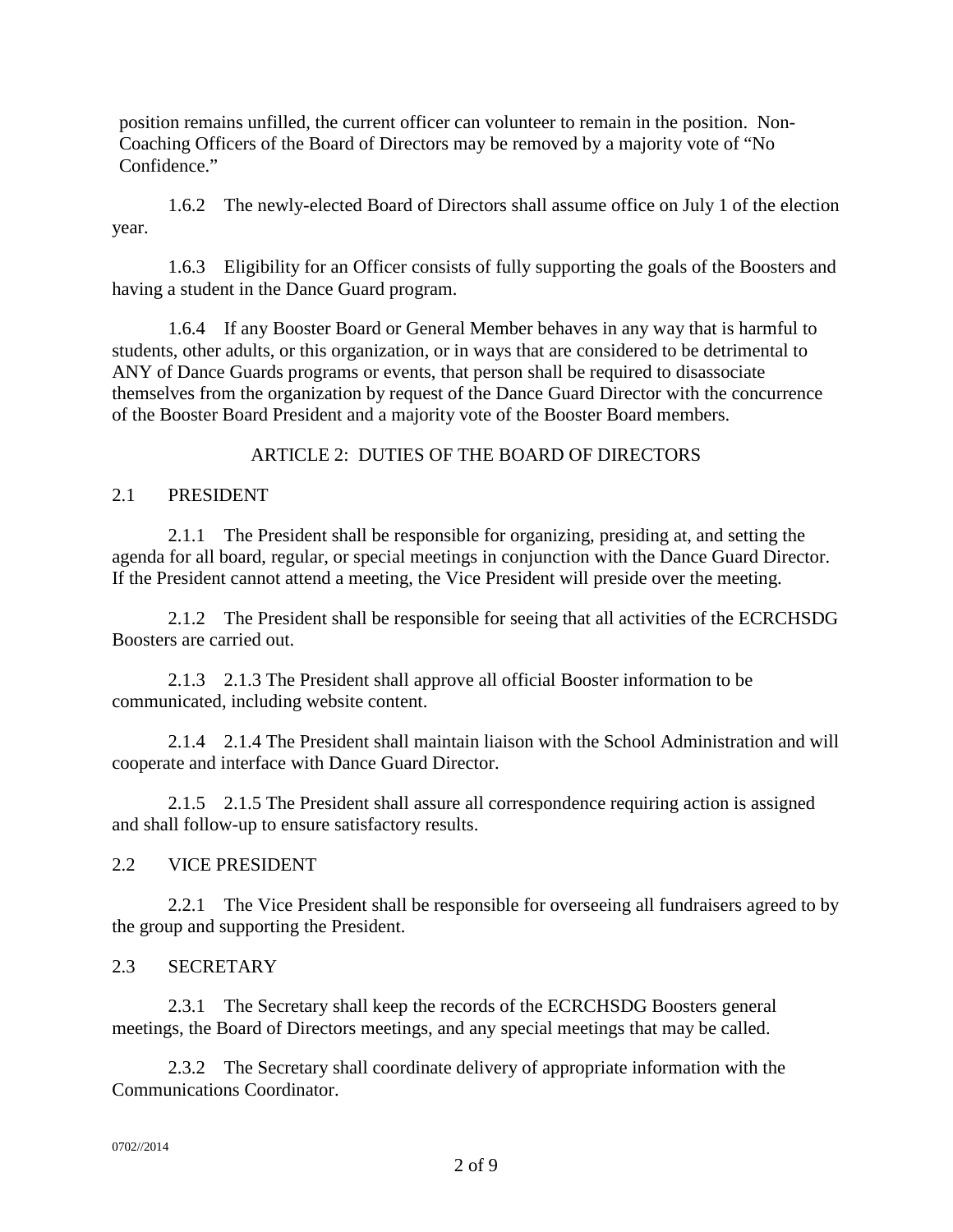#### 2.4 TREASURER

2.4.1 The Treasurer shall be responsible for all monies that belong to the ECRCHSDG Boosters and shall establish proper procedures for receipt and deposit of monies with El Camino Real Charter High School Business Office as approved by the Board of Directors.

2.4.2 The Treasurer shall keep permanent books of accounts and records sufficient to establish the items of income, expenses, receipts and disbursements of the organization for five (5) years including the current year.

2.4.3 The Treasurer shall be responsible for the account balances and the records showing all deposits and withdrawals of the organization's funds and shall submit bills to be paid as authorized by the Board of Directors. Bills will be submitted to El Camino Real Charter High School Business Office to be processed for payment.

2.4.4 The Treasurer shall give a full report of the status of the treasury at each meeting and whenever asked to do so upon sufficient notice by a member of the Board of Directors.

2.4.5 The Treasurer shall give a full report at the end of each season to the Board of Directors.

2.4.6 The Treasurer shall submit the proposed itemized annual budget to the Board of Directors for approval at the July board meeting.

#### 2.5 COMMUNICATIONS COORDINATOR

2.5.1 The Communications Coordinator shall be responsible for communications within the organization.

2.5.2 The Communications Coordinator shall be responsible for the El Camino Real Dance Guard website. The website is the primary communication vehicle for the calendar, maps and times of competitions, and information on upcoming events.

2.5.3 The Communications Coordinator shall coordinate the Booster e-mail and contact database. The contact database will be used to communicate information directly to the Guard Members and and/ or parents and guardian.

2.5.4 The Communications Coordinator shall coordinate the publicity of program events and fundraisers, to include, but not be limited to, newspapers, television channels, banners in public places, marquee messages, window displays, contacts with local feeder schools, etc.

#### 2.6 UNIFORM COORDINATOR

2.6.1 The Uniform Coordinator shall work with the Directors and Coaches to design and create all uniforms and costumes.

2.6.2 The Uniform Coordinator shall oversee the maintenance of the Guard uniforms and costumes.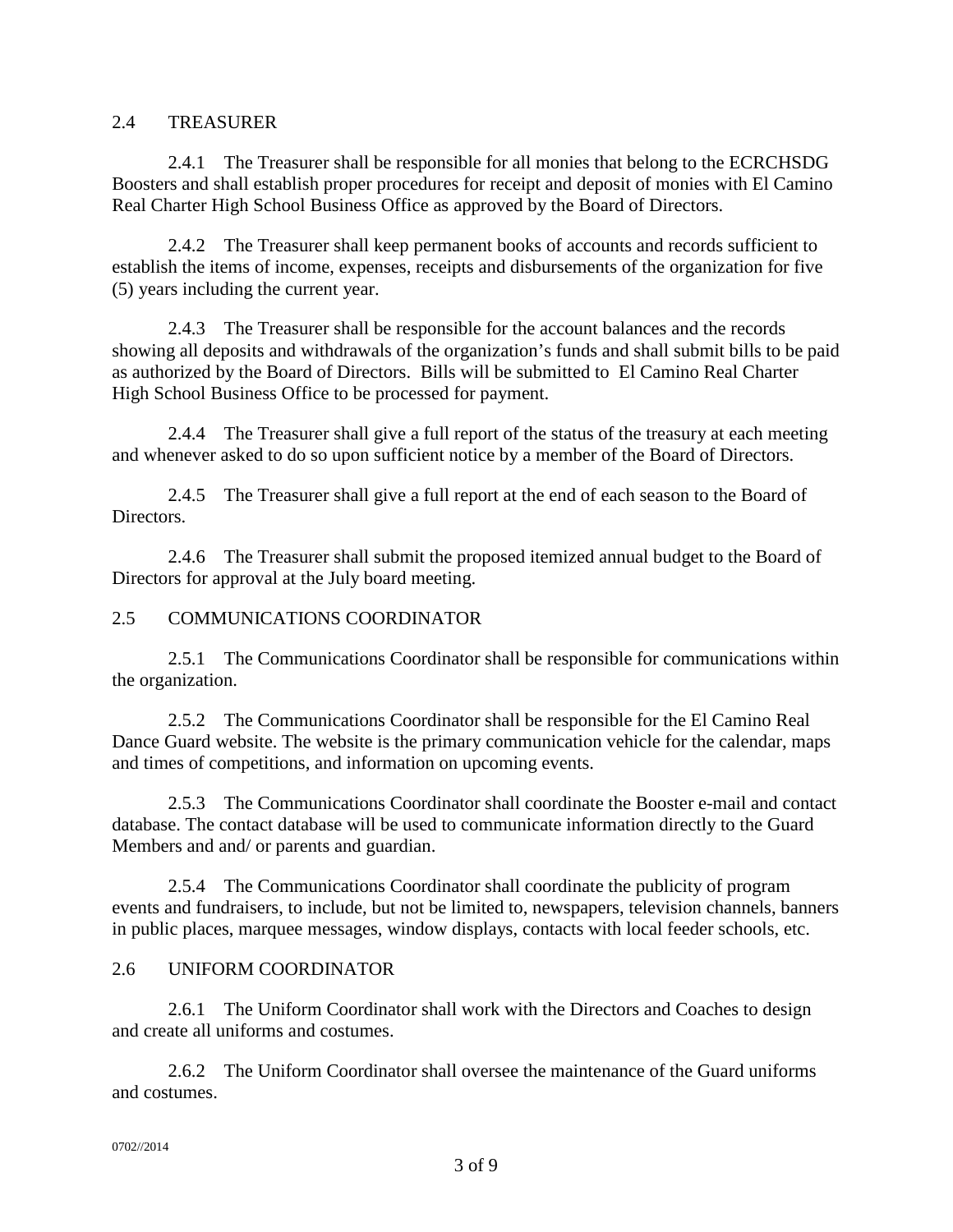2.6.3 The Uniform Coordinator shall oversee the ordering of gloves and other accessories for the Guard uniforms/costumes, and the ordering of spirit/booster wear.

## 2.7 TRANSPORTATION AND PROP COORDINATOR

2.7.1 The Transportation and Prop Coordinator shall be responsible for creation of props, transportation of props and equipment, equipment, first aid supplies, general maintenance of the props, and coordinate prop volunteers for each event and also on the field.

### 2.8 FUNDRAISING COORDINATOR

2.8.1 The Fundraising Coordinator reports directly to the Vice President on the progress of the various Booster Club fundraising activities.

#### 2.9 SPONSOR/ADVERTISING COORDINATOR

2.9.1 The Sponsor Advertising Coordinator shall seek individuals and/or companies from our community and our vendors to sponsor the Dance Guard, either through advertising on t-shirts, signage, or website.

### 2.10 HOSPITALITY COORDINATOR

2.10.1 The Hospitality Coordinator shall coordinate providing the refreshments for the Dance Guard and the ECRCHSDG Boosters during their functions that involve food or drink. These would include, but are not limited to: Guard camp, potlucks, rehearsals, and refreshments at football games, performances, parades, competitions, sporting events, award banquets, and general or special meetings.

## ARTICLE 3: MEETINGS

## 3.1 BOARD OF DIRECTORS MEETINGS

3.1.1 Meetings will be held monthly as determined by the Board of Directors. Meeting date and time is to be posted on the ECR Danceguard website a minimum of 48 hours in advance.

3.1.2 Meetings will be held at a location chosen by the President. Board members shall be notified of meeting location a minimum of 72 hours in advance via e-mail.

3.1.3 All members of the ECRCHSDG Boosters are invited to attend board meetings as non¬-voting visitors. Non-voting visitors will be asked to leave for any closed portion of the meeting.

3.1.4 A majority vote shall prevail.

3.1.5 The President can call for a Board of Directors vote via e-mail or other electronic technology such as email, go-to-meeting, conference call, Facebook Staff page, or any other as yet unknown technology.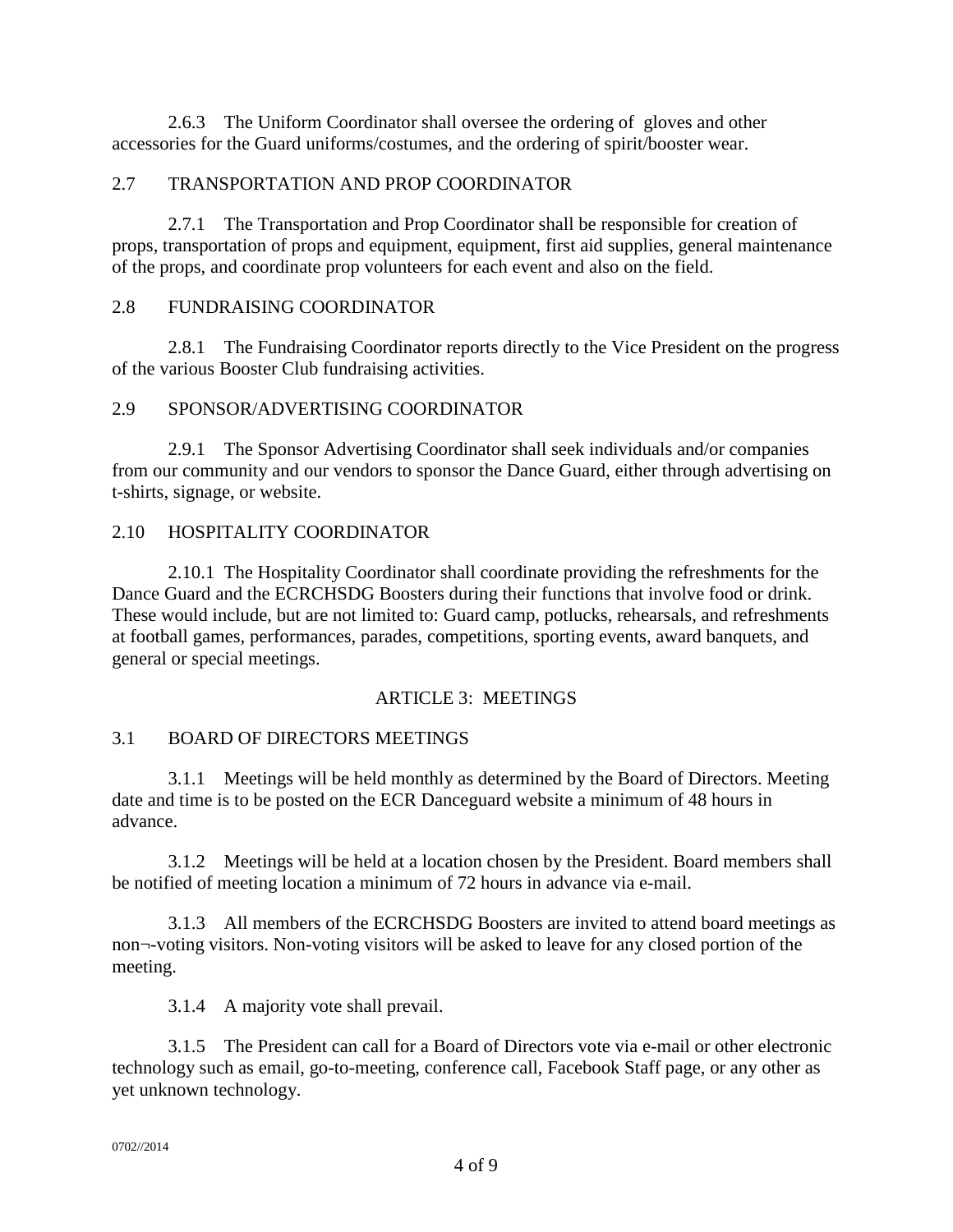#### 3.2 GENERAL MEMBERSHIP MEETINGS

3.2.1 Meetings will be as needed at El Camino Real Charter High School, unless a change of venue and/or time is identified at least one month in advance on the website.

#### 3.3 PROCEDURE

3.3.1 Meetings shall be held as indicated above unless changed with the general approval of the membership. If a conflict causes rescheduling, the new date should be announced as soon as the new date is known, but a minimum of one-week advance notice by e-mail is required.

3.3.2 Special meetings requiring a vote from the general boosters may be called as approved by a majority vote of the Board of Directors. Special meetings may be held to consider only agenda items announced to the general membership at a prior general meeting, or through advance notice by mail, telephone tree committee, and/or e-mail with a minimum of one-week advance notice.

3.3.3 A majority vote shall prevail.

3.3.4 The President shall vote at regular meetings of the general membership only in the event of a tie.

3.3.5 3.3.5 The meeting shall contain:

3.3.6 Reading of the minutes of the last board meeting

3.3.7 Treasurer's Report

3.3.8 Old Business (from prior meeting)

3.3.9 New Business

#### ARTICLE 4: ELECTIONS

#### 4.1 TIMING OF ELECTIONS

4.1.1 The Nominating Committee is appointed in April by the Board of Directors

4.1.2 The Nominating Committee shall present a slate of candidates at the board meeting in May for elections at the June general meeting.

#### 4.2 PROCEDURE

4.2.1 In June the announced slate of candidates shall be voted on, and a majority vote shall prevail.

4.2.2 If more than one candidate is nominated for a given board position, the vote will be taken by secret ballot.

0702//2014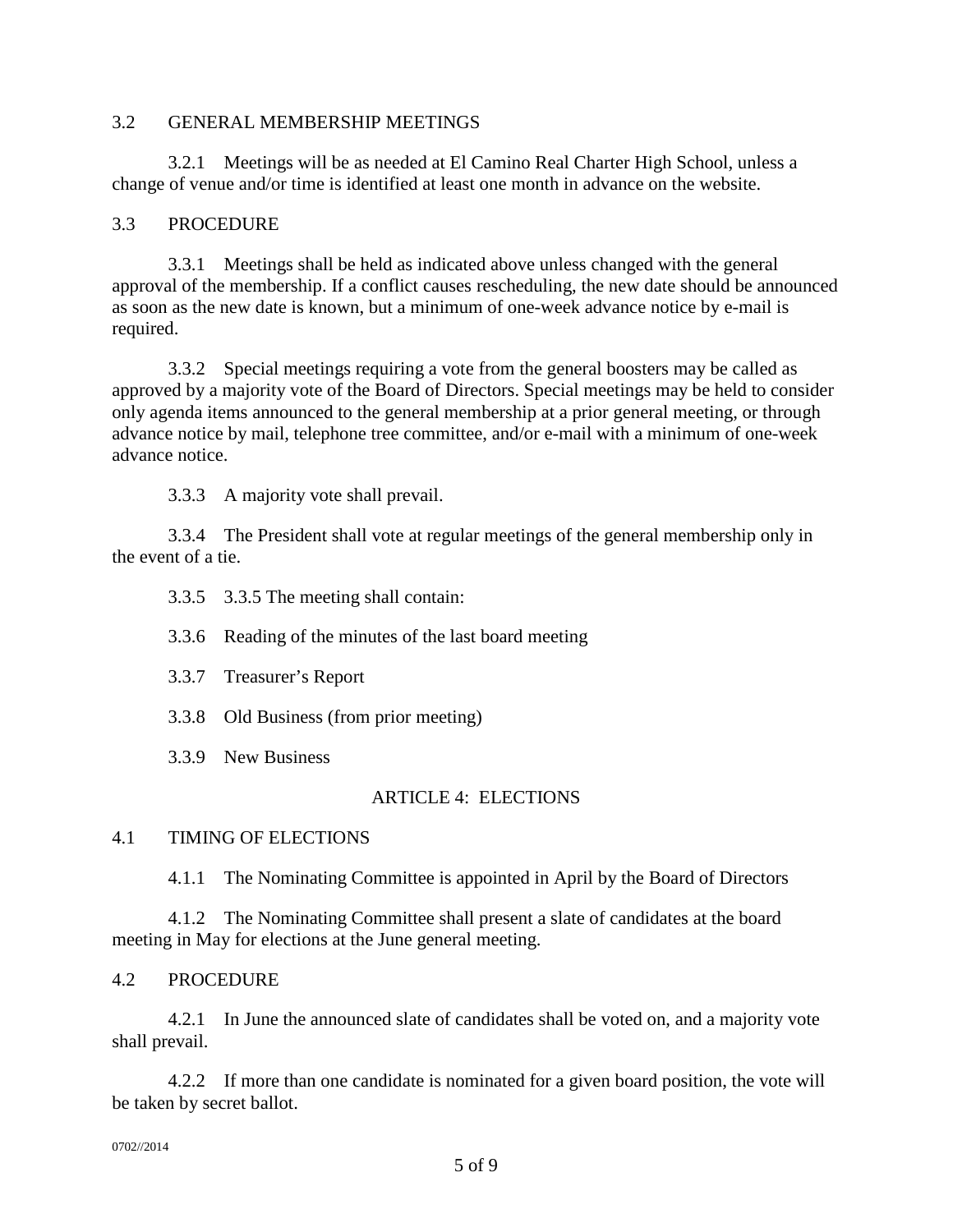#### 4.3 VACANCIES

4.3.1 A vacancy exists on the board when a duly elected member tenders their respective resignation.

4.3.2 The Board of Directors shall present a replacement(s) to be voted on by the board within one month of the stated vacancy. If vacancy is an appointed position, the Guard Director shall appoint a replacement.

4.3.3 The term of the replacement Board Member will be for the remainder of the term which is to be, or has been, vacated.

#### ARTICLE 5: PURCHASES AND EXPENDITURES

#### 5.1 BUDGET PREPARATION

5.1.1 The budget is presented with expense items necessary to run the performing units and the anticipated funds required to meet those needs. The Booster Board will vote to affirm the amount they believe they will be able to raise either in fees and/or fundraising for these anticipated needs during the upcoming fiscal year based on the proposed budget. Once the budget is approved, no expenditures beyond that amount, nor any expenditure not specifically identified in the approved budget that is over \$100, will be allowable unless specifically approved by the Board of Directors.

5.1.2 The Dance Guard Director and the Board of Directors will prepare a proposed "Budget of Expenditures" by July 31 for the next school year. The tentative budget will be reviewed and approved by the Booster Board with a vote in August.

5.1.3 If changes to the budget are needed at any time throughout the year, the Dance Guard Director and Board of Directors will re-submit or amend the budget to match the program priorities set by the Dance Guard Director, the Board of Directors, and the fundraising commitments of the Boosters.

#### 5.2 LIMITS OF AUTHORITY

5.2.1 No emergency unbudgeted expenditure of more than \$100 shall be allowed without a meeting of and approval by the Board of Directors.

#### ARTICLE 6: FINANCES OF ORGANIZATION

#### 6.1 FINANCES

6.1.1 The ECRCHSDG Boosters funds shall be administered by El Camino Real Charter High School's Business Office.

6.1.2 ECRCHSDG Boosters has been authorized to use El Camino Real Charter High School 501(c)3 Letter of Determination.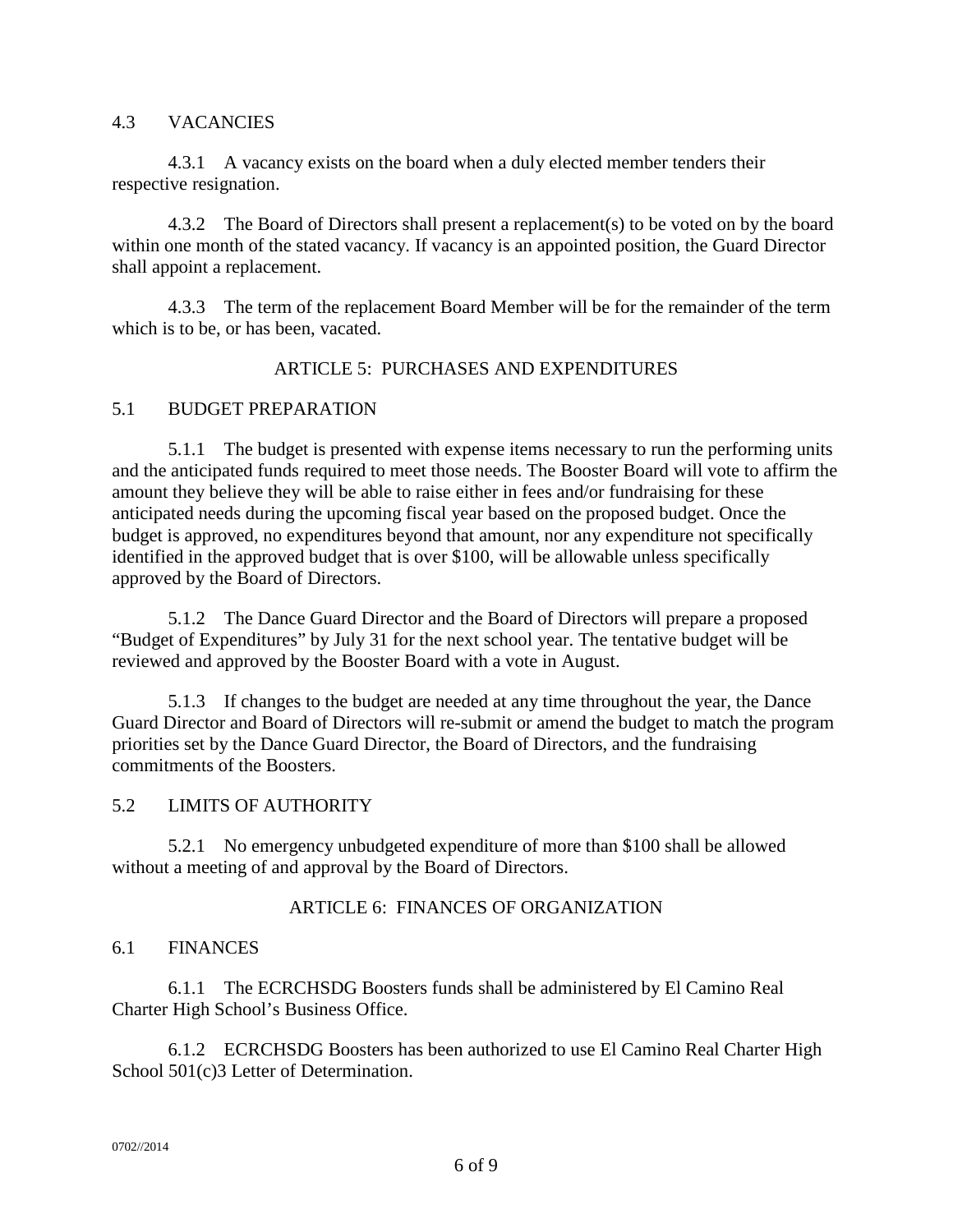6.1.3 ECRCHSDG Boosters monies shall be reported on by the Treasurer at the monthly board meetings. The Treasurer shall obtain the financial information from El Camino Real Charter High School's Business Office.

6.1.4 The Treasurer shall have the authority to request the move of monies from one school account to another only with prior Booster Board approval.

## 6.2 DISTRIBUTION OF FUNDS

6.2.1 Any expenditure requiring a reimbursement check to be written by El Camino Real Charter High School's Business Office.

6.2.2 Reimbursements should be submitted through the Dance Guard Director or other authorized Board Member to El Camino Real Charter High School's Business Office.

6.2.3 The Board or Booster Member submitting the expense to the Dance Guard Direction must use the school's form detailing the amount to be reimbursed, the reason for the expenditure, and the budget category to which that expense should be charged.

6.2.4 If the expenditure is a budgeted item, the Treasurer will accept the form and supporting documentation

6.2.5 If the expenditure is unbudgeted and the expense has already been incurred, the Booster Board must vote on payment approval prior to the submission for reimbursement.

## 6.3 FINANCIAL REPORTING

6.3.1 All funds shall be reported on at every Booster Board meeting. Reports should include a Debit/Credit summary, a Budget Reconciliation, and a Balance Reconciliation. Format to be determined by Treasurer and President.

6.3.2 All receipts and disbursements shall be recorded in detail on the Debit/Credit summary and shall be presented for review at the monthly Booster Board meetings.

## ARTICLE 7: LIABILITY

7.1 No person who is now or who later becomes a member of the El Camino Real Charter High School Dance Guard Boosters shall be personally liable to its creditors for any indebtedness or liability, and any or all creditors of the El Camino Real Charter High School Dance Guard Boosters shall look only to the assets of the El Camino Real Charter High School Dance Guard Boosters for payment.

## ARTICLE 8: AMENDMENT OF MISSION STATEMENT

## 8.1 INITIATION OF AMENDMENT

8.1.1 This Mission Statement may be amended when necessary after it has been proposed by any Board Member and discussed at a Board of Directors meeting. Any Board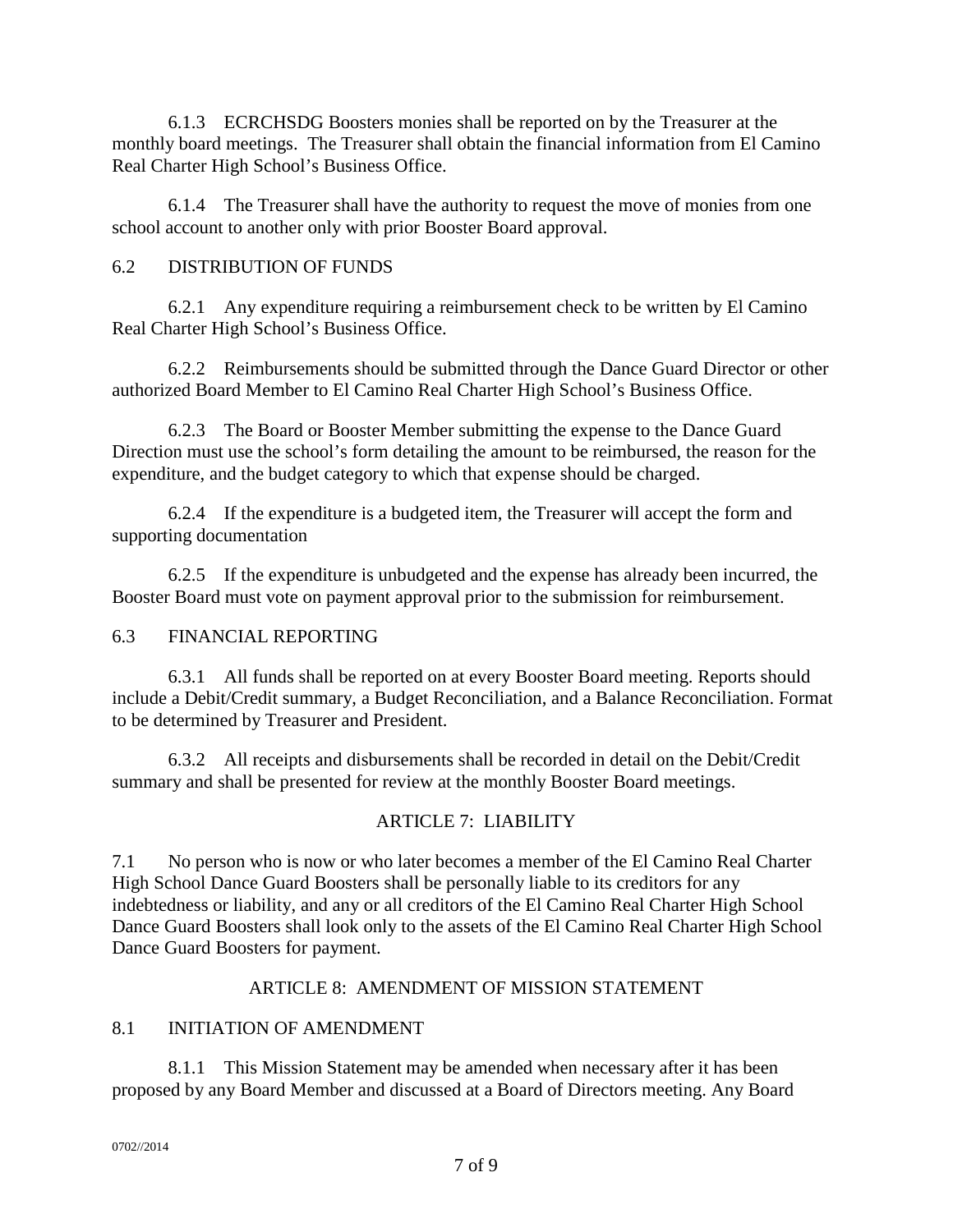Member may propose amendments to the Mission Statement at any time after it has been discussed at a Board of Directors meeting. The amended Mission Statement must be formally presented in writing at a general meeting and shall be voted upon at the Board of Directors meeting following the one in which it was proposed.

## 8.2 PASSAGE OF AMENDMENTS

8.2.1 A two-thirds (2/3) vote of the Board of Directors present will be required to amend this Mission Statement.

## ARTICLE 9: COMMITTEES

## 9.1 NOMINATING COMMITTEE

9.1.1 The Nominating Committee is a group of ECRCHSDG Boosters responsible for submitting a recommended slate of officers for the next school year.

9.1.2 The Nominating Committee is appointed in April by the Board of Directors.

9.1.3 The Nominating Committee shall present a slate of candidates at the Board of Directors meeting in May for elections at the June general booster meeting.

9.1.4 The list of candidates will be reviewed with the Dance Guard Director prior to presenting them to the board in May.

9.1.5 The Nominating Committee is not finished with their function until all of the positions have been filled.

#### 9.2 NON-STANDING COMMITTEES

9.2.1 Upon occasion there will be a need for committees that are non-standing or "ad hoc." These committees can only be formed with the approval of the Board. They shall be created for a specific purpose, meet, and report on their progress to either the Board or an entity specified by the Board. They shall only exist for the duration needed to accomplish their assigned purpose, or until the board determines their function is no longer necessary.

#### ARTICLE 10: STANDING RULES

10.1 The Fiscal Year is August 1st - July 31st

10.2 The Board of Director terms are July 1st - June 30th

10.3 If a Booster Board Member works at a ECRCHS Dance Guard sponsored event where admission is charged, their admission will be waived to the event. The Event Chair will prepare the volunteer list and submit to the admission table.

10.4 All Fall dues and/or fees must be paid in full before any money or fundraising dollars can be allocated toward a spring trip.